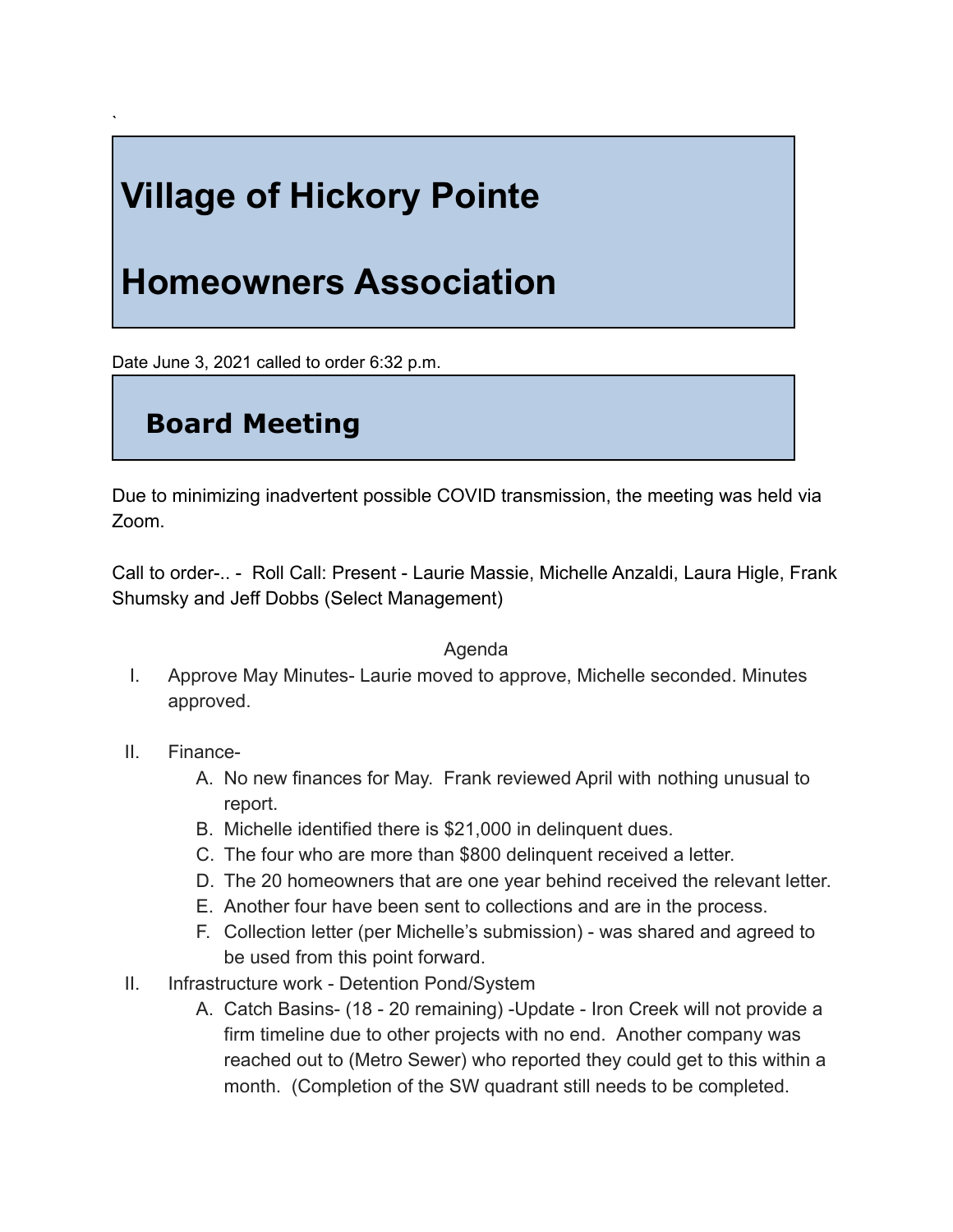Northern quadrants do not have sumps.) Board decided to move forward with Metro Sewer to finish the project up.

- B. Continue to monitor.
- III. Pool -
	- A. A letter was mailed to homeowners and volunteers have responded to assisting with meeting Washtenaw County's Public Health Dept COVID 19 guidelines.
	- B. A new cleaning company has been identified and will be an increase on the budget. They will clean every Thursday. Board accepted this company.
	- C. Laurie and Select Management met and reviewed the status of the pool in preparation for the upcoming inspection.
	- D. We are still concerned about the need for morning and night opening and closing routines. Laurie has found someone to assist as a paid position. The Board approved this. Duties include straightening, organizing, trash removal, making sure no problems are occurring, etc..
	- E. Select Management will be checking the pool pass system to make sure it is working.
	- F. New guidelines lifted the following limitations: limited capacity (lower than previously authorized), the need to social distance, and the need to wear masks. The need to sanitize frequently touched surfaces (gate, door handles, tables, chairs etc.) continues to exist.
	- G. Laurie discussed having a meeting with volunteers to help them understand the process and needs.
	- H. Pool hours will remain the same.
	- I. We are hoping to open the pool on Monday, June 7, 2021.
	- J. Rotorooter fed a camera down a drain and discovered one of our drain pipes is cracked. This will need to be fixed after the pool season and before our next winter.
	- K. Laurie identified relatively recently poured concrete has new cracks. Select stated Iron Creek did this work and maybe should circle back. Select will review.
	- L. New hand sanitizers, soap dispensers, toilet paper holders have all been updated and/or repaired.
	- M. Shower has been fixed.
	- N. Board discussed the possibility of updating security camera system to help monitor the pool during and after hours.
- IV. Landscaping-
	- A. Spring fertilization- Waiting for status of second round of fertilization.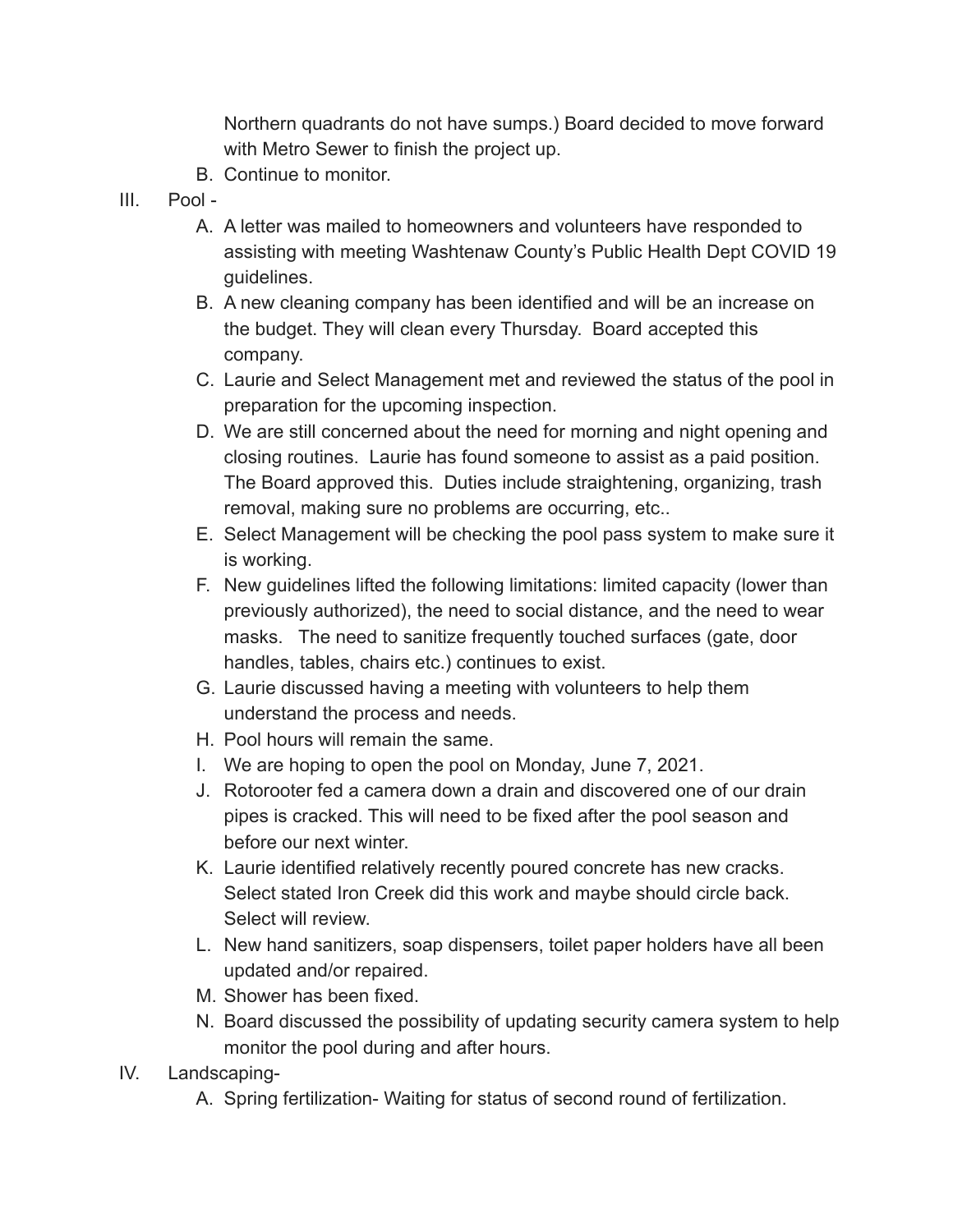- B. CQC reviewed the poison ivy but the company does not think it's poison ivy. Laurie will request the homeowner to send a picture of the plant.
- C. Ticks- we received a quote and the chemical which would be used. We solicited feedback from homeowners. Laura posted an announcement on the website seeking feedback/ input on spraying. Laura also posted the link to the announcement on FB. 227 were reached on the post. Per feedback on facebook - eleven supported spraying, 6 were either "NO" or wanted something less toxic/ more environmentally friendly. Via email two supported, one did not want intense chemicals. Frank and Laura support spraying; Michelle and Laurie do not. Michelle stated if an equal vote occurs the motion fails. The Board did discuss the problem of a missing Board seat.
- D. Mosquitoes near the pond Frank searched the internet and stated aerating the pond is the best solution and then found a commonly identified solution of "Mosquito Bits" found at Home Depot. Frank sent information to the Board. The Board decided to not move forward with this.
- V. Update on Legal and Collections No concerns or updates at this time and it is being monitored.
	- A. \$21,000 in delinquent dues.
	- B. Four were sent letters by Select and may be moving to legal.
	- C. Tree limbs over sidewalks are too low (people hit their head on the limbs). and are the responsibility of the township.
- VII. Architectural Committee
	- A. Kate Robinson has offered to lead the Architectural Committee.
	- B. Laurie will speak in depth with her about this committee and process.
	- C. Board discussed some history of identifying what might be architectural issues.
	- D. Laurie and Kate will walk the subdivision to discuss.
- II. VIII. Bylaws
	- A. The Board and informal group discussed a date to resume discussion. Board identified June 10.
	- B. The final feedback from homeowners via emails will be reviewed.
	- C. Michelle will email a summary of the feedback.
- IX. New Business-
	- A. The Board will reach out to homeowners to inspire and guide those interested in filling the seat can email the Board.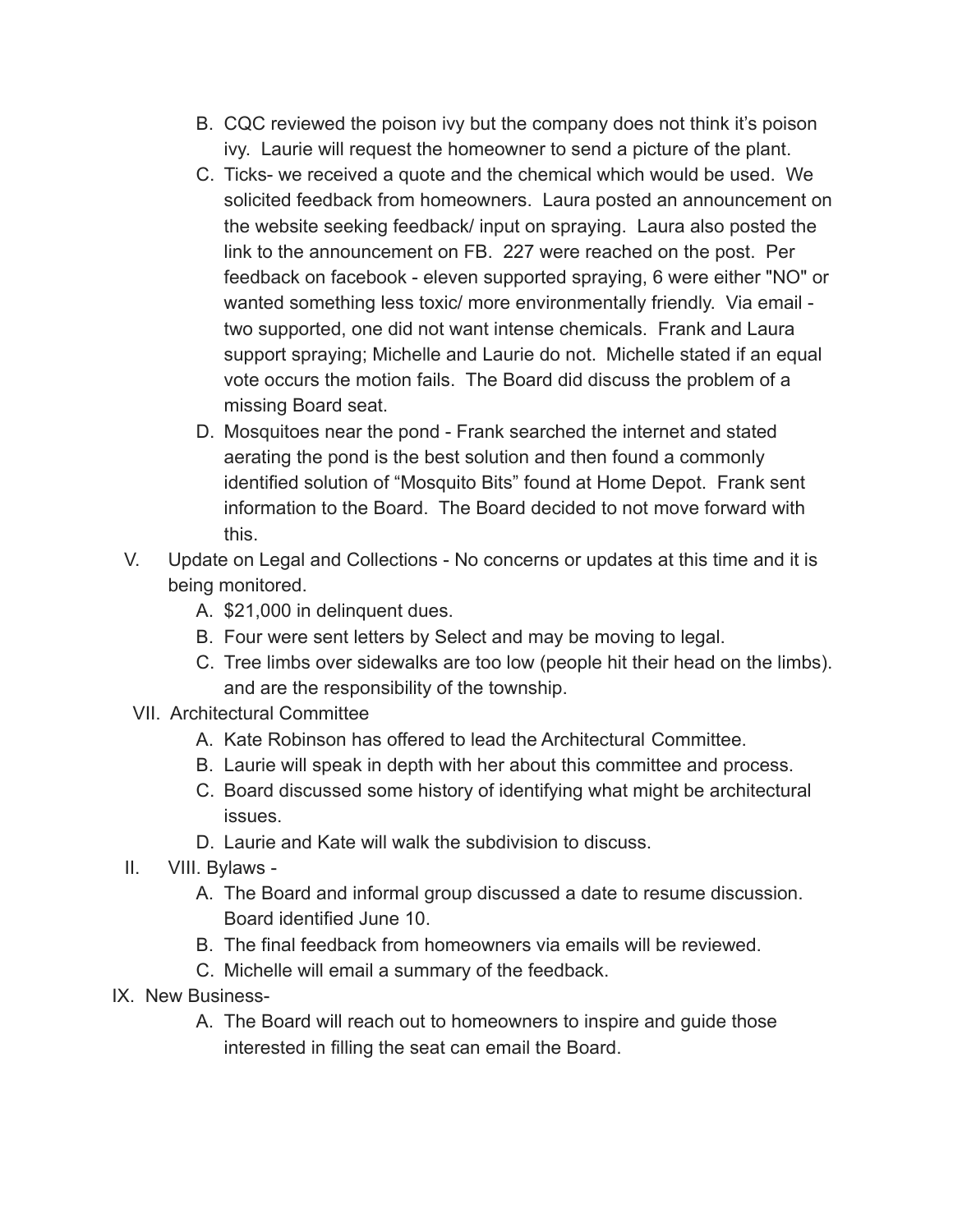- B. Annual Meeting- Homeowner's Association will have to wait until the Governor's Orders are lifted and CDC guidelines allow for a large gathering (capacity will at least have to be 100 or more likely 258?).
- C. Frank brought up concerns about sidewalks in the subdivision. Board discussed homeowner's responsibilities though some sidewalks border common areas which is the Association's responsibility.
	- a. Laurie asked Select to walk and identify sidewalks that need repaired that are the association's responsibility. Jeff walked them and only found three areas that could use some replacement.
	- b. Laurie asked to get quotes. Jeff will try.
- D. Group discussed cars that block sidewalks. Michelle will notify the new Township enforcement individual.
- E. Audit will review at next meeting.
- F. Homeowner's report of flooding near community building May 15, 2021 follow up - what was the root problem (pool man was out that day and water was inadvertently left running), has this happened before (yes, two years ago). Laurie reached out to a company to obtain a quote to consider changing vendors. Laura asked, in emergency situations, what is a reasonable expectation of response from Select? There is no clear response for this.
- G. Old pool furniture has been removed.
- H. Deck approval process will review next meeting.

Per June 2020 Minutes: Zoom meetings- During these times of COVID, the Board will be meeting electronically via Zoom and the meetings are open to homeowners. Interested homeowners should email the board requesting the specific link to the scheduled Zoom meeting. The Board wants to be sure to be able to use the meeting time to get through the agenda but also provide an opportunity for Homeowner's to participate. The Board has agreed upon Homeowners having 3 minutes at the beginning and end of the meeting to pose concerns, provide input or ask questions. The Board may or may not respond to questions or comments as further information may be necessary to formulate an accurate response.

Parking lot:

1. Pond "status" was reviewed and a field assessment was conducted for plants and species (both native and invasive). Board is not clear what next steps